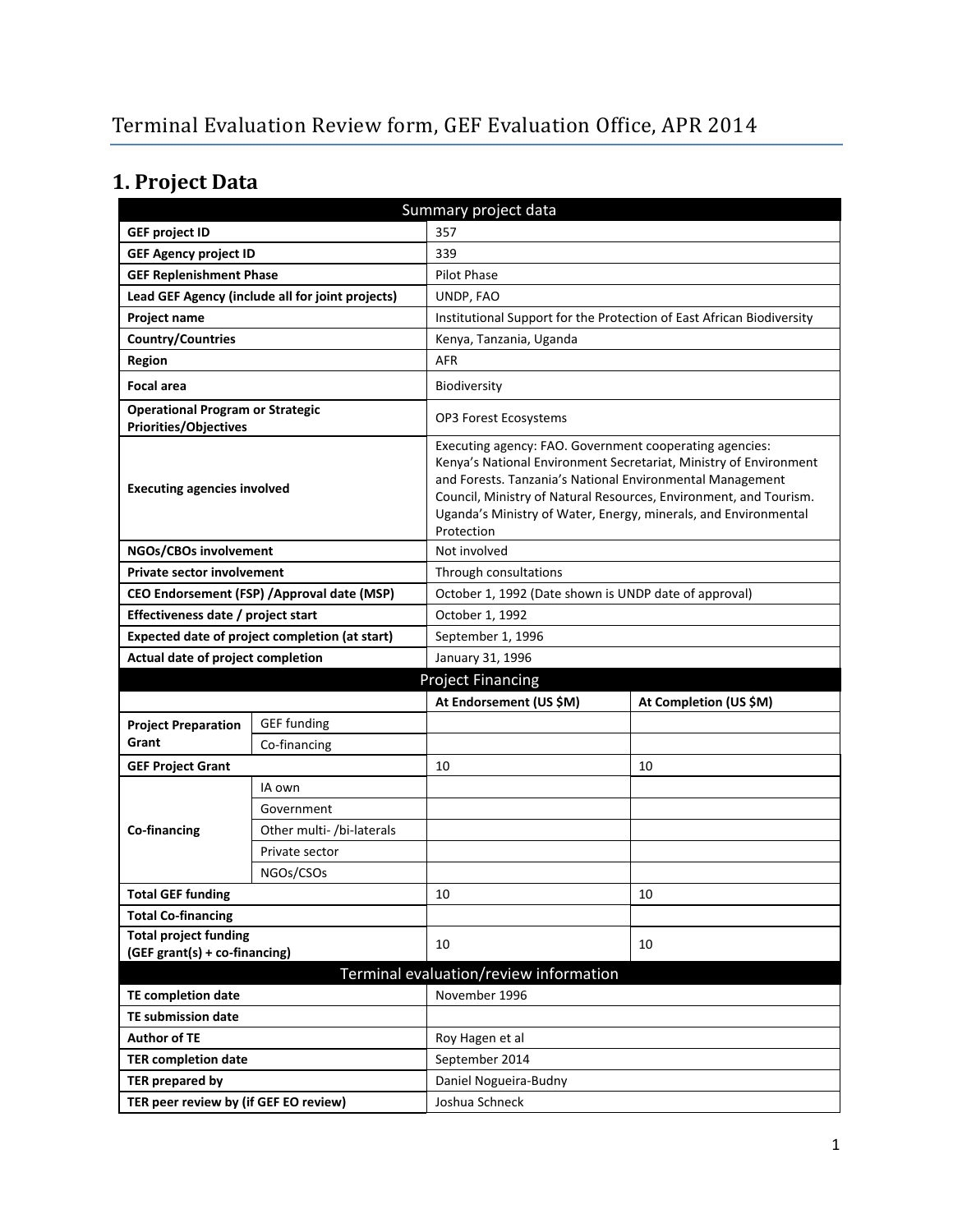| <b>Criteria</b>                                  | <b>Final PIR</b>         | <b>IA Terminal</b><br><b>Evaluation</b> | <b>IA Evaluation</b><br><b>Office Review</b> | <b>GEF EO Review</b> |
|--------------------------------------------------|--------------------------|-----------------------------------------|----------------------------------------------|----------------------|
| <b>Project Outcomes</b>                          | N/A                      | N/R                                     | N/R                                          | MS                   |
| <b>Sustainability of Outcomes</b>                | N/A                      | N/R                                     | N/R                                          | MU                   |
| <b>M&amp;E Design</b>                            | N/A                      | N/R                                     | N/R                                          | MS                   |
| <b>M&amp;E</b> Implementation                    | N/A                      | N/R                                     | N/R                                          | MU                   |
| <b>Quality of Implementation</b>                 | N/A                      | N/R                                     | N/R                                          | MS                   |
| <b>Quality of Execution</b>                      | N/A                      | N/R                                     | N/R                                          | MS                   |
| <b>Quality of the Terminal Evaluation Report</b> | $\overline{\phantom{a}}$ |                                         |                                              |                      |

### **2. Summary of Project Ratings**

### **3. Project Objectives**

#### 3.1 Global Environmental Objectives of the project:

The project's Global Environmental Objective, as described in the Project Document (PD), is to enhance the capacity of existing government and NGOs to conserve forest and wetland biodiversity in East Africa. This project is globally significant because East Africa is a high priority for biodiversity conservation, particularly since the region is losing significant amounts of its flora and fauna at an alarming rate. In particular, the project looks to redress the current imbalance of international funding for biodiversity in the region: while large mammalian populations have generally attracted most biodiversity-allocated funds in the region, the plight of East Africa's forests and wetlands have been largely ignored. This loss of biodiversity represents a decrease in the global resources essential for a functional and productive human environment.

#### 3.2 Development Objectives of the project:

As stated in the PD, the project's Development Objective is to create the institutional awareness and capability within the relevant governmental agencies and NGOs of East Africa, so as to ensure adequate protection of the biological resources (biodiversity) of the region. The immediate objectives, as summarized in the Terminal Evaluation (TE), are the following:

- Establish a (or support the existing) biodiversity unit within government environmental agencies in each country
- Increase the quantity and quality of training in all aspects of biodiversity and to improve levels of awareness of biodiversity in government
- Upgrade the institutional capability to collect, analyze, and disseminate information on biodiversity so as to further conservation
- Undertake management and planning activity to enhance existing conservation capability in a demonstrative and integrated way

3.3 Were there any **changes** in the Global Environmental Objectives, Development Objectives, or other activities during implementation?

There were **no** changes to the GEO or DOs throughout implementation. Following the project's 1993 Tripartite Review, a small number of outputs were added to the PD, including awareness-raising in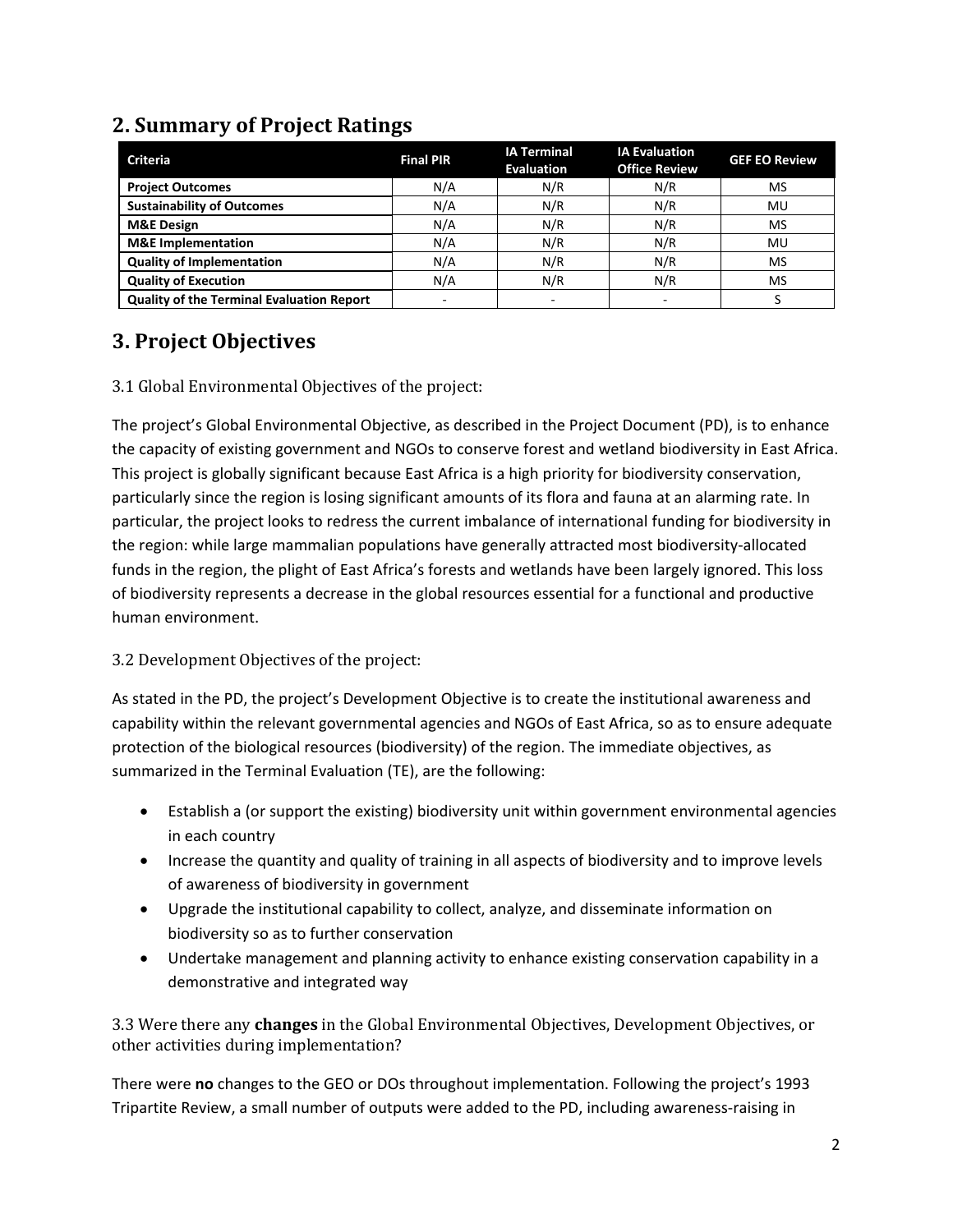government to account better for slight changes to project during implementation period; however, overall objectives remained intact.

### **4. GEF EO assessment of Outcomes and Sustainability**

Please refer to the GEF Terminal Evaluation Review Guidelines for detail on the criteria for ratings.

Relevance can receive either a Satisfactory or Unsatisfactory rating. For Effectiveness and Cost efficiency, a six point rating scale is used (Highly Satisfactory to Highly Unsatisfactory), or Unable to Assess. Sustainability ratings are assessed on a four-point scale: Likely=no or negligible risk; Moderately Likely=low risk; Moderately Unlikely=substantial risks; Unlikely=high risk. In assessing a Sustainability rating please note if, and to what degree, sustainability of project outcomes is threatened by financial, sociopolitical, institutional/governance, or environmental factors.

Please justify ratings in the space below each box.

| <b>4.1 Relevance</b> | Rating: Satisfactory |
|----------------------|----------------------|
|----------------------|----------------------|

The project was relevant both to GEF and National priorities at time of approval. Consistent with OP3 – Forest Ecosystems, the project aims to improve the capacity of regional governments to implement conservation programs and/or to integrate conservation within development programs. This is relevant to the region because the globally significant biodiversity of the three countries is being depleted at an alarming rate and existing government agencies responsible for biodiversity conservation are unable to function adequately in large part due to a lack of trained staff and resources (cf. TE, p 10). Furthermore, existing education programs to improve training and awareness on the subject are likewise inadequate and in need of improvement. In terms of GEF priorities, two important GEF criteria were taken into account in developing this project: focus on globally significant biodiversity that is not attracting major government or bilateral investment (forests and wetlands), and strengthening of institutional capacity of government and NGOs (national environmental associations and conservation-related local NGOs). Furthermore, the project contributes to the conservation of ecosystems, species, and habitats widely considered to be of global significance.

| <b>4.2 Effectiveness</b> | Rating: Moderately Satisfactory |
|--------------------------|---------------------------------|
|--------------------------|---------------------------------|

Overall, the project was considered effective, particularly in developing regional networks and technical collaboration, as well as in conducting regional training exercises and workshops. The ICR categorizes what the PD describes as two objectives, plus a few addenda, into four immediate objectives, discussed in detail below. Two of these immediate objectives were deemed successful and the other two had limited success. As such, the overall effectiveness of the project was rated moderately satisfactory.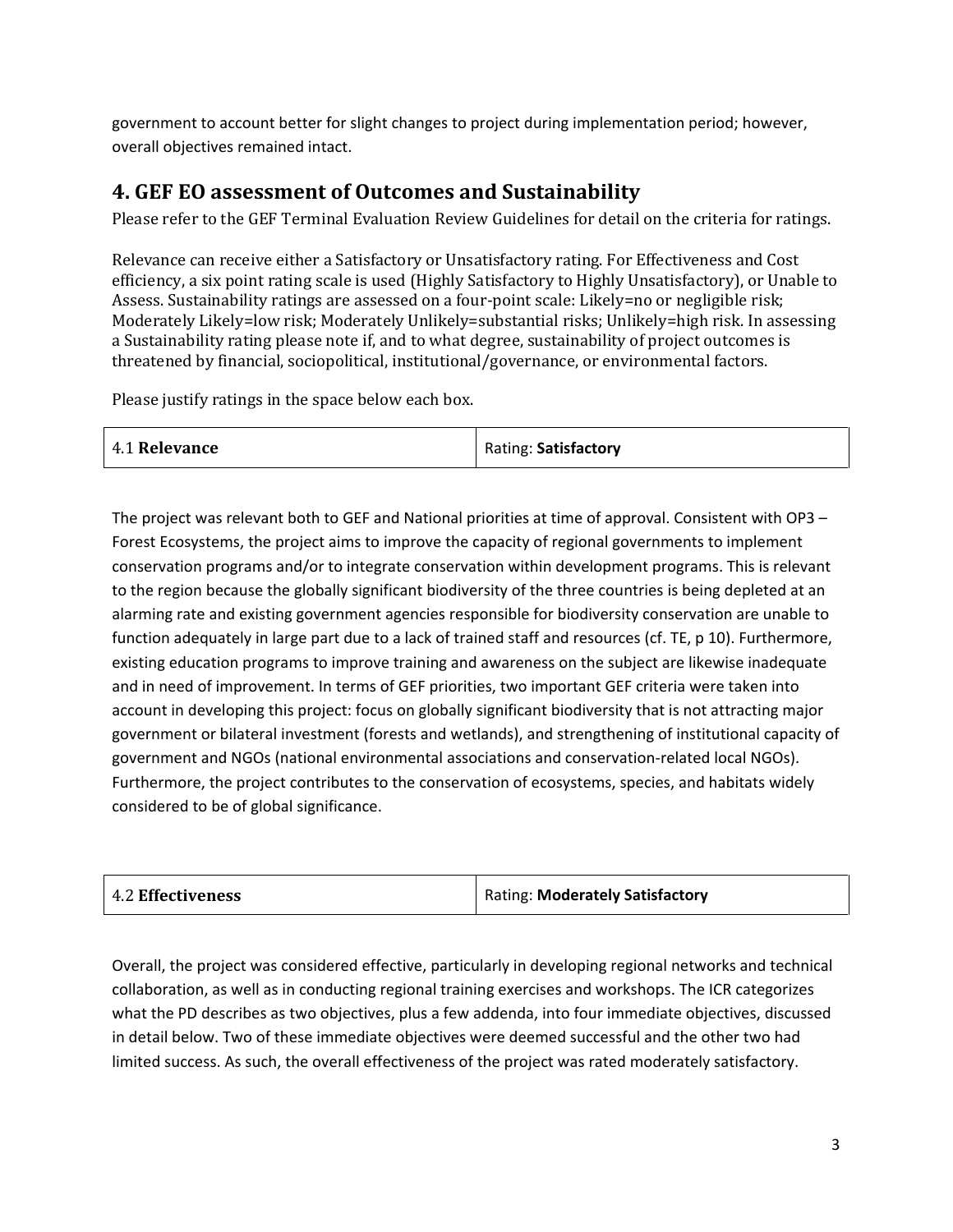- 1. *Establish a (or support the existing) biodiversity unit within government environmental agencies in each country* – **Unsatisfactory**. This overly ambitious objective was largely unachieved for a variety of reasons. Existing environmental agencies lacked clarity of mandate and political clout, leading to role confusion and overlapping authority with other national institutions; the establishment of new ones led to institutional conflict with pre-existing environmental agencies. Newly appointed biodiversity officers still had their former responsibilities to work on full-time, so little effective changes took place in terms of prioritizing conservation within national governments (TE, pp 31-34).
- 2. *Increase the quantity and quality of training in all aspects of biodiversity and to improve levels of awareness of biodiversity in government* – **Satisfactory**. Training activities were wide ranging, appropriate, and highly appreciated. Regional networks and linkages were expanded thanks to training's regional nature. Levels of awareness have been raised substantially as well, particularly at secondary schools through wildlife clubs, and moderately so at universities and with mid-level government employees. The one area in which awareness raising was least successful was within the policy and decision making communities. (ICR, pp 34-40). It should be noted that, while the immediate objective specifically stipulated training and awareness-raising *in government*, the project (as well as the TE) interpreted this liberally to include broader society as well.
- 3. *Upgrade the institutional capability to collect, analyze, and disseminate information on biodiversity so as to further conservation* – **Satisfactory**. Project successfully assisted in the creation and development of government and NGO databases. Project supported and expanded pre-existing, informal regional forum for coordination of database and biodiversity inventory standards. One of the project's major successes was increasing regional collaboration on biodiversity conversation (TE, pp 40-43).
- 4. *Undertake management and planning activity to enhance existing conservation capability in a demonstrative and integrated way* – **Unsatisfactory**. In practice, this vague objective was interpreted as the realization of field activities. Pilot projects intending to develop, test, and demonstrate innovative approaches for biodiversity conservation and use were, overall, only of very limited success. With the partial exception of Tanzania, where local NGOs had been more involved, it appears that project's pilot projects did not result in practical conservation measures. TE mentions numerous times that one of the biggest pitfalls of such activities was that socio-economic and –political aspects were not taken into account and, as such, wealthy and powerful stakeholders were not taken into account, limiting the effectiveness of approaches and interventions tested (TE, pp 44-45).

| $\vert$ 4.3 Efficiency | Rating: Moderately Satisfactory |
|------------------------|---------------------------------|
|------------------------|---------------------------------|

The project's efficiency was rated moderately satisfactory; all activities were completed within budget and in a timely manner. Substantial delays did occur in the beginning of the project, due in large part to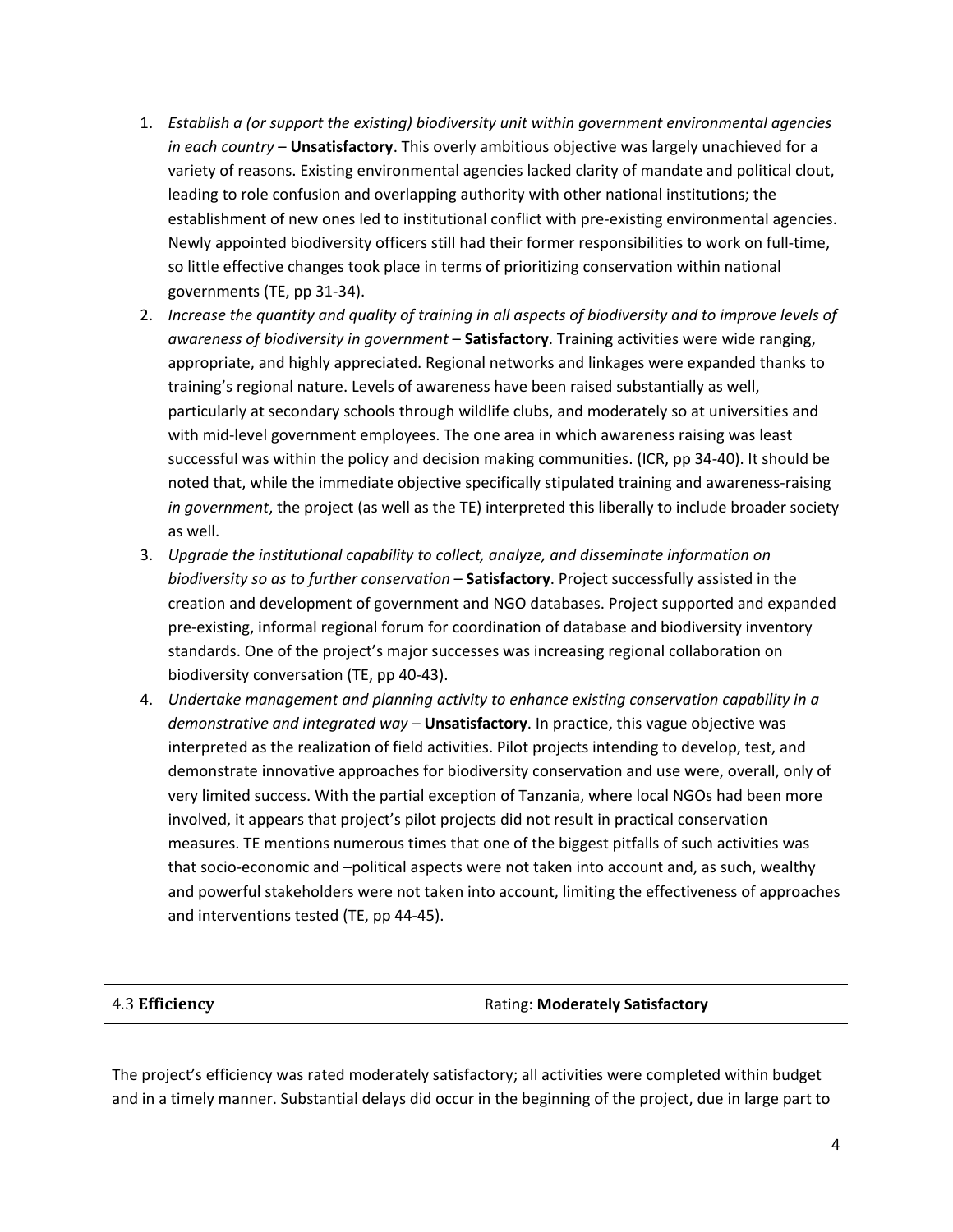bureaucratic inefficiencies, such as lack of adequate staffing and available work space. Project's training activities were noted for their quality and their exceptionally efficient use of limited resources; on a similar line, a number of the project's trainings and workshops ended up being co-financed by other multilateral organization engaging in similar activities in the region.

| 4.4 Sustainability | <b>Rating: Moderately Unlikely</b> |
|--------------------|------------------------------------|
|                    |                                    |

According to the ICR, the project did not place a great deal of emphasis on sustainability. Sustainability is rated as moderately unlikely, as there are significant risks to the overall sustainability of project outcomes. Sustainability is assessed along the following four dimensions:

- a) *Environmental sustainability* (**U/A**) ICR provides insufficient information to provide a rating on environmental risks to sustainability.
- b) *Financial sustainability* (**MU**) ICR provides minimal information on issue of financial sustainability. It does mention that, given the vast number of institutions tapped to participate in the project, it appears that that no single institution was burdened with vast new budgetary demands that would be difficult to sustain through their own resources after project completion. However, biodiversity inventories are almost completely dependent on donor funding and TE notes that no funds have been allocated by institutions themselves for monitoring and updating of inventories. Furthermore, unfinished pilot field activities will not be continued after project ends, unless further donor support is found.
- c) *Institutional sustainability* (**L**) One of the strongest points of the project is its focus on capacitybuilding of pre-existing institutions, helping guarantee that a significant portion of its accomplishments and increased capacity will be sustained. ICR expressed optimism about continued regional collaboration, not only at the national governmental level, but also among universities and NGOs. It is assumed that databases will be sustained relatively well in NGOs, universities, and institutes and that those trained in workshops will hold onto their newly acquired skill sets. However, ICR fears that many of the vehicles purchased with project funds (16 percent of project budget was spent on equipment, the greater portion of which was for vehicle purchase) will be grounded upon project completion, due to lack of necessary maintenance and running costs.
- d) *Socio-Political sustainability* (**L**) Support for the project is strong at the national level, although important stake-holders do have an interest in preserving the status quo and could potentially undermine efforts down the line. While competing and overlapping roles and authorities have complicated the effectiveness of national environmental agencies (NEAs), it appears that there is a growing alignment of interests among government agencies, universities, research universities, and NGOs at the national and regional level of the need to conserve biodiversity and engage in similar interventions in the future, particularly ones with a greater emphasis on field-based activities.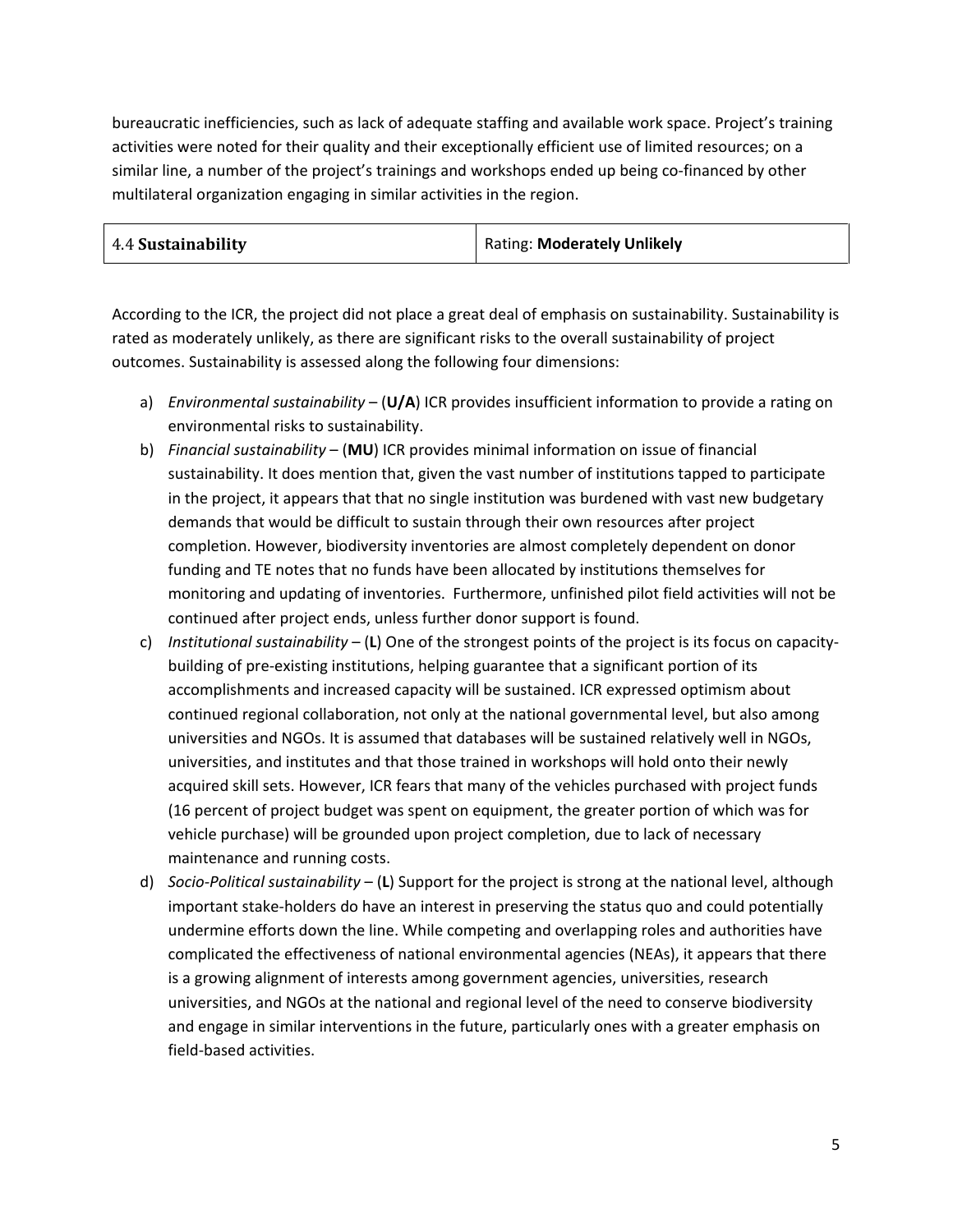### **5. Processes and factors affecting attainment of project outcomes**

5.1 Co-financing. To what extent was the reported co-financing essential to the achievement of GEF objectives? If there was a difference in the level of expected co-financing and actual co-financing, then what were the reasons for it? Did the extent of materialization of co-financing affect project's outcomes and/or sustainability? If so, in what ways and through what causal linkages?

No co-financing was expected or provided for this project. As a means of making optimal use of scarce resources and avoiding duplication of activities, the project did end up co-sponsoring workshops with other donors, including the European Union and FAO.

5.2 Project extensions and/or delays. If there were delays in project implementation and completion, then what were the reasons for it? Did the delay affect the project's outcomes and/or sustainability? If so, in what ways and through what causal linkages?

Significant delays were experienced in the beginning of the project due to insufficient staff and physical office space. The PD stipulated that all three national governments would provide counterpart staff, office accommodation, and administrative support (cf. Section E: Inputs). However, such provisions were not foreseen as a prior obligation or prerequisite to the start-up of the project. According to the ICR, staffing and infrastructure constraints caused delays in project implementation and posed problems for the sustainability of certain project activities (cf. p 28).

5.3 Country ownership. Assess the extent to which country ownership has affected project outcomes and sustainability? Describe the ways in which it affected outcomes and sustainability, highlighting the causal links:

ICR implied that individual country ownership for this regional project was strong. Project succeeded in bringing together a wide range of national institutions to collaborate on joint training and biodiversity conservation. Government agencies, universities and regional institutions cooperated closely at field level in data collection, as well as in the analysis of the data collected and information-sharing.

### **6. Assessment of project's Monitoring and Evaluation system**

Ratings are assessed on a six point scale: Highly Satisfactory=no shortcomings in this M&E component; Satisfactory=minor shortcomings in this M&E component; Moderately Satisfactory=moderate shortcomings in this M&E component; Moderately Unsatisfactory=significant shortcomings in this M&E component; Unsatisfactory=major shortcomings in this M&E component; Highly Unsatisfactory=there were no project M&E systems.

Please justify ratings in the space below each box.

| 6.1 M&E Design at entry | Rating: Moderately Satisfactory |
|-------------------------|---------------------------------|
|-------------------------|---------------------------------|

Project called for two principal mechanisms to oversee and monitor project implementation: the National Project Steering Committees (PSCs) and the Tripartite Review process (UNDP, FAO, and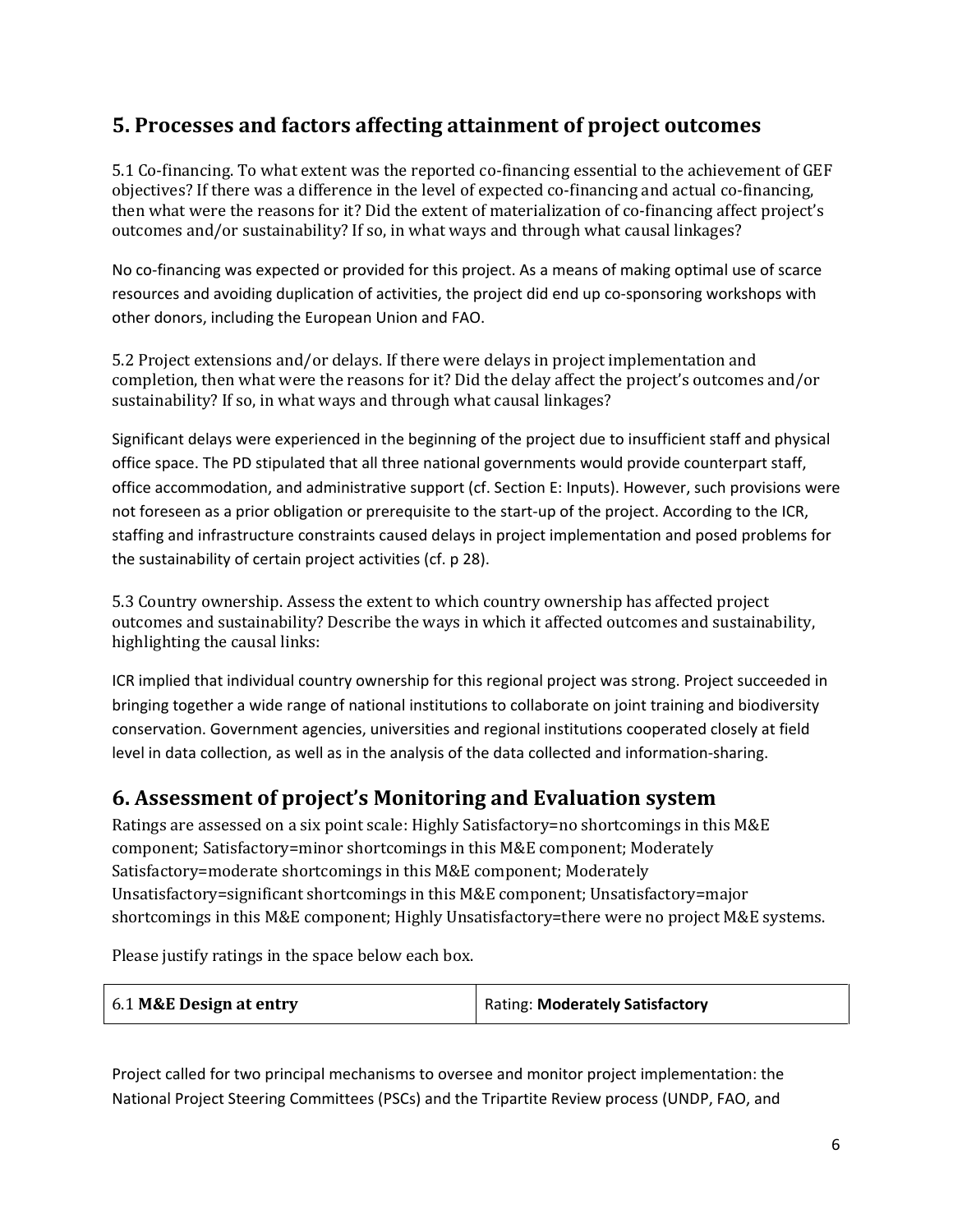national PSCs). Also, at FAO Headquarters a multidisciplinary Project Task Force was established to monitor project implementation and provide technical oversight to the Chief Technical Advisor (CTA). PSCs were held responsible for the monitoring and evaluation of all project components for their country. The PSC's Project Performance Evaluation Reports would be written twice yearly, while Tripartite Reviews (TPRs) would be held in each country on a yearly base (they later became regional); provision for these reviews was made in the budget. PD contains a detailed list of outputs (cf. pp 19-29) that includes brief albeit clear achievement indicators with which one could use to gauge whether or not the project was on track to achieve its intended objectives.

| 6.2 M&E Implementation | Rating: Moderately Unsatisfactory |
|------------------------|-----------------------------------|
|------------------------|-----------------------------------|

ICR quotes the Mid-Term Evaluation's criticism of the PSCs, particularly in Kenya and Tanzania, for their tardiness in being established, the infrequency of their meetings, and their emphasis on administrative rather than technical issues. PSCs, it continues, were not fulfilling their monitoring duties. Following the Evaluation and the application of mitigating efforts, such as establishing sub-committees to relieve the overburdened Committees, the PSCs began to fulfill their roles better and became a more effective mechanism for monitoring project implementation (TE, p 29). TE notes that one reason for the partial ineffectiveness of the PSCs, as well as the Tripartite Reviews, even after changes were made, was that Output 1.4, the development of benchmarks and criteria for evaluating and monitoring progress, was never achieved.

### **7. Assessment of project implementation and execution**

Quality of Implementation includes the quality of project design, as well as the quality of supervision and assistance provided by implementing agency(s) to execution agencies throughout project implementation. Quality of Execution covers the effectiveness of the executing agency(s) in performing its roles and responsibilities. In both instances, the focus is upon factors that are largely within the control of the respective implementing and executing agency(s). A six point rating scale is used (Highly Satisfactory to Highly Unsatisfactory), or Unable to Assess.

Please justify ratings in the space below each box.

| 7.1 Quality of Project Implementation | Rating: Moderately Satisfactory |
|---------------------------------------|---------------------------------|
|---------------------------------------|---------------------------------|

ICR rates project design as weak owing, in part, to its highly complex nature: there are 37 components to the project. While the objectives, outputs, and budget for each of these components are well described in the PD annexes, it is quite difficult to relate each of them back to the outputs and activities described in the body text of the PD. Furthermore, the concept and design would have benefited from a wider range of expertise: PD does not mention reasons behind the depletion of biodiversity (poverty, population growth, agriculture, etc). A more balanced statement could have helped lead to a more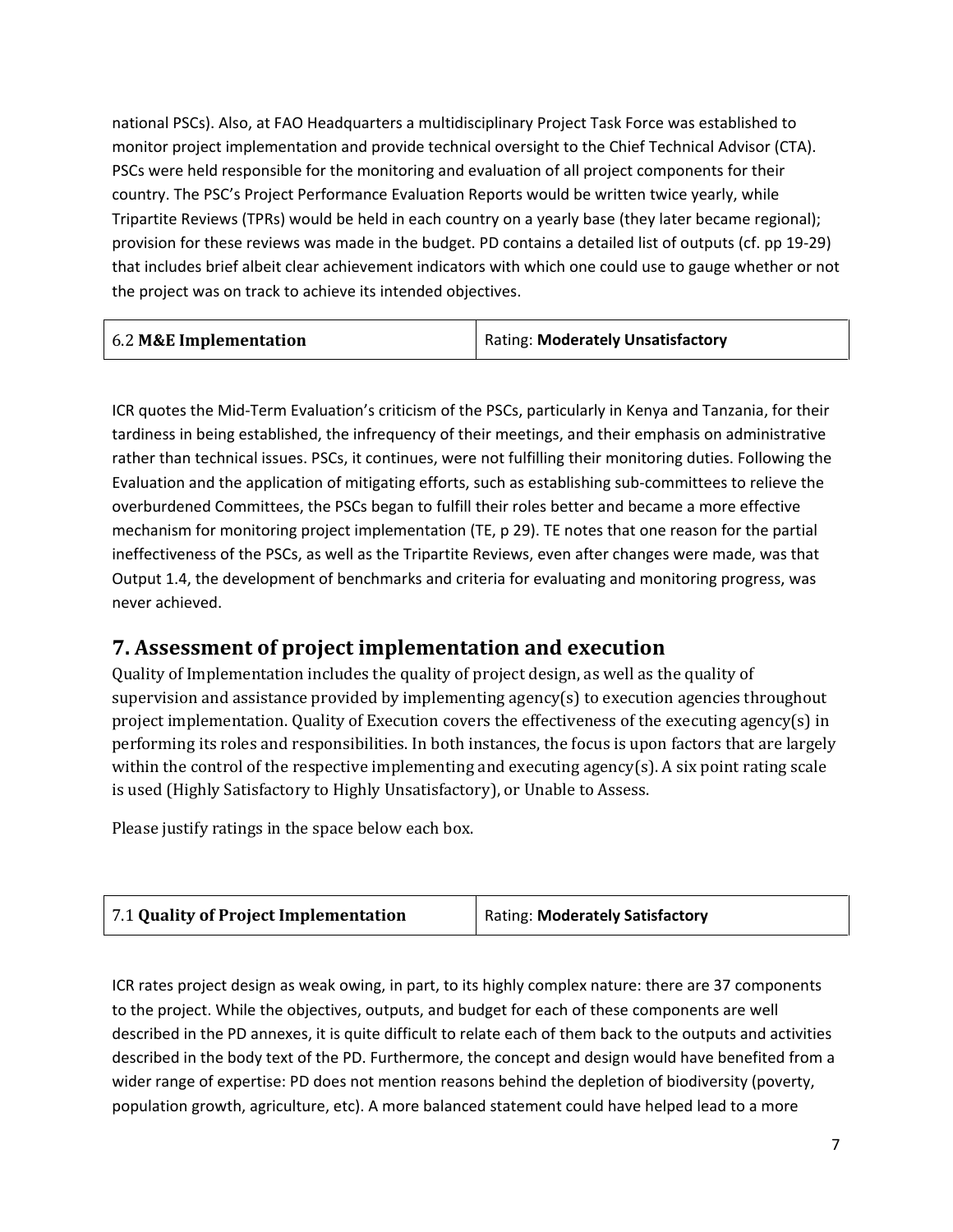problem-oriented approach. Additionally, design heavily emphasized government environmental agencies, but largely ignored ministries and agencies with control over natural resources. Furthermore, project was not designed to have any significant impact on local resource users, a problem since they are the ones most affected by conservation efforts. Nonetheless, the Quality of Project Implementation was rated moderately satisfactory since supervision and assistance were stronger than design. In particular, the CTA's personality, breadth of knowledge, and competence ensured that the project was smoothly executed, despite the inadequacy of the project design.

| 7.2 Quality of Project Execution | Rating: Moderately Satisfactory |
|----------------------------------|---------------------------------|
|----------------------------------|---------------------------------|

The effectiveness of the project's executing agency in performing its roles and responsibilities was deemed moderately satisfactory. FAO's management was deemed good; FAO was, in particular, quite effective at handling procurement. Its project management skills were positive, particularly after it made positive staffing and administrative changes once it was realized (early on) that the CTA was overburdened with administrative concerns and needed more administrative and technical support. Project's Contractual Services Agreements (CSAs) were regarded as innovative and effective in managing and disbursing funds. The biggest issue with project execution was the FAO's untimeliness in providing budget information to the implementing agencies.

### **8. Assessment of Project Impacts**

*Note - In instances where information on any impact related topic is not provided in the terminal evaluations, the reviewer should indicate in the relevant sections below that this is indeed the case and identify the information gaps. When providing information on topics related to impact, please cite the page number of the terminal evaluation from where the information is sourced.* 

8.1 Environmental Change. Describe the changes in environmental stress and environmental status that occurred by the end of the project. Include both quantitative and qualitative changes documented, sources of information for these changes, and how project activities contributed to or hindered these changes. Also include how contextual factors have contributed to or hindered these changes.

Given the long-term time frame of biodiversity conservation, the project was never intended to produce immediate results and so no changes in environmental stress or status occurred by the end of the project. According to the TE, "there has probably been almost no direct impact of this project on the loss of biodiversity in East Africa" (p 57). Rather, the project successfully built the capacity to conserve biodiversity better in the long run. It should be noted that one important, albeit minor, environmental change has been the reported end of the dynamiting of reefs thanks to villager interventions, the result of a pilot project involving local community empowerment in Zanzibar (TE, p xv).

8.2 Socioeconomic change. Describe any changes in human well-being (income, education, health, community relationships, etc.) that occurred by the end of the project. Include both quantitative and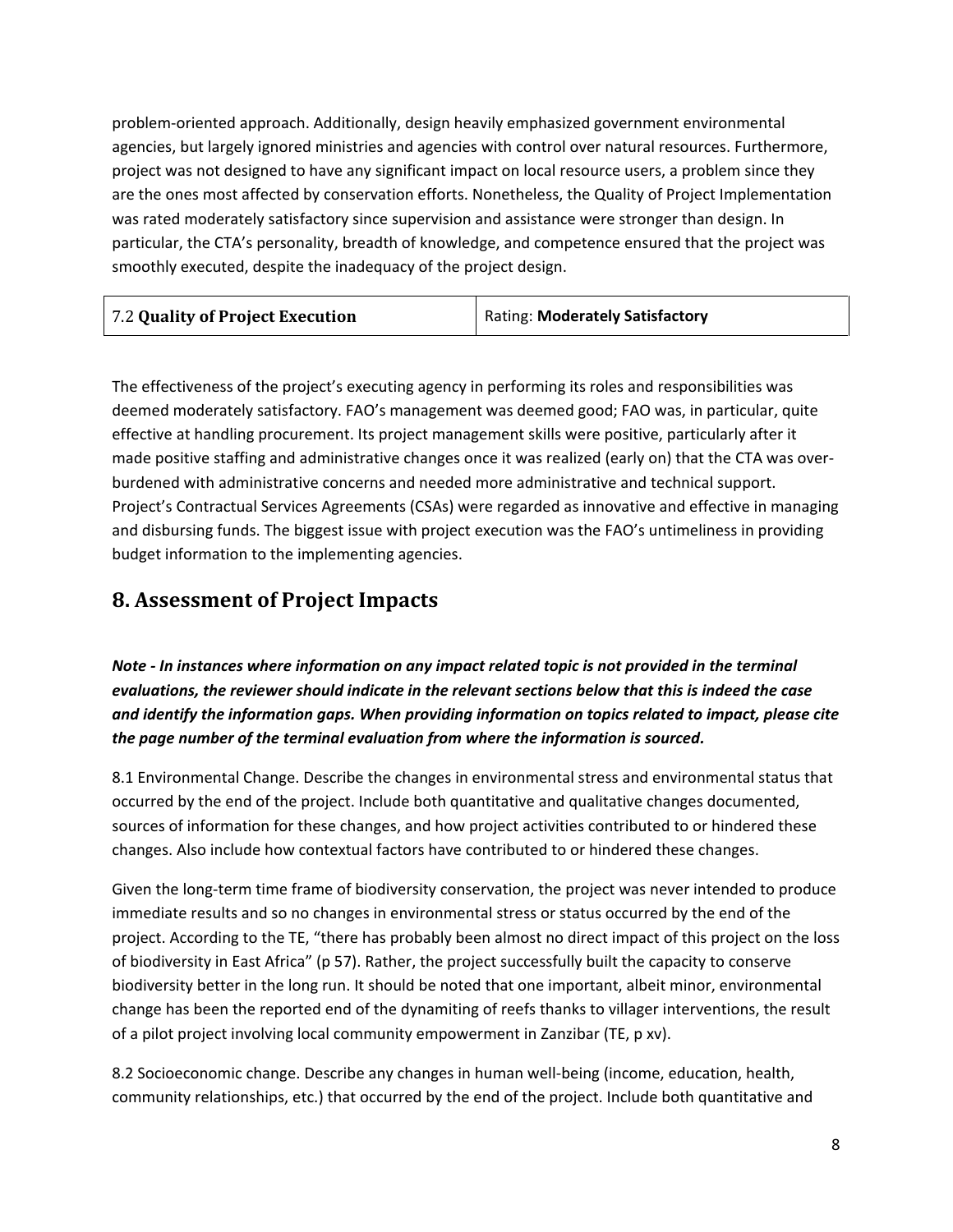qualitative changes documented, sources of information for these changes, and how project activities contributed to or hindered these changes. Also include how contextual factors have contributed to or hindered these changes.

ICR did not mention any socioeconomic changes that occurred by the end of the project.

- 8.3 Capacity and governance changes. Describe notable changes in capacities and governance that can lead to large-scale action (both mass and legislative) bringing about positive environmental change. "Capacities" include awareness, knowledge, skills, infrastructure, and environmental monitoring systems, among others. "Governance" refers to decision-making processes, structures and systems, including access to and use of information, and thus would include laws, administrative bodies, trust-building and conflict resolution processes, information-sharing systems, etc. Indicate how project activities contributed to/ hindered these changes, as well as how contextual factors have influenced these changes.
	- a) Capacities According to the TE, there was a significant enhancement of local universities' capacity to analyze and help conserve biodiversity, including, in particular, the improved joint training capacity on the part of universities alongside local NGOs and governmental agencies (p xiv). The vast majority of project resources went into capacity building of NEAs in the form of training, purchases of vehicles and equipment, and development of inventory and databases. Regarding the latter, database development (Specific Objective 3) has successfully led to the development of the institutional capacity to collect, analyze, and disseminate information needed for biodiversity conservation (TE, p 43). Field activities related to Specific Objective 4 were instrumental in developing capacities in survey and inventory techniques, data analysis, and GIS (TE, pp 44).
	- b) Governance There has been no identifiable impact on national development plans and policies, according to the TE (cf. p 57). Furthermore, the enhanced capacity of NEAs is quite tenuous (TE, p xii). The three countries' NEAs continue to be beset by institutional constraints that prevent them from effectively taking the lead on conservation issues. "One of the key problems of the NEAs in all three countries has been their lack of clarity of mandate, leading to confusion in responsibilities, duplication of activities, and intense competition between rival environmental agencies within the three countries" (TE, p 18).
- 8.4 Unintended impacts. Describe any impacts not targeted by the project, whether positive or negative, affecting either ecological or social aspects. Indicate the factors that contributed to these unintended impacts occurring.

The project did not have any unintended impacts, according to the TE.

8.5 Adoption of GEF initiatives at scale. Identify any initiatives (e.g. technologies, approaches, financing instruments, implementing bodies, legal frameworks, information systems) that have been mainstreamed, replicated and/or scaled up by government and other stakeholders by project end. Include the extent to which this broader adoption has taken place, e.g. if plans and resources have been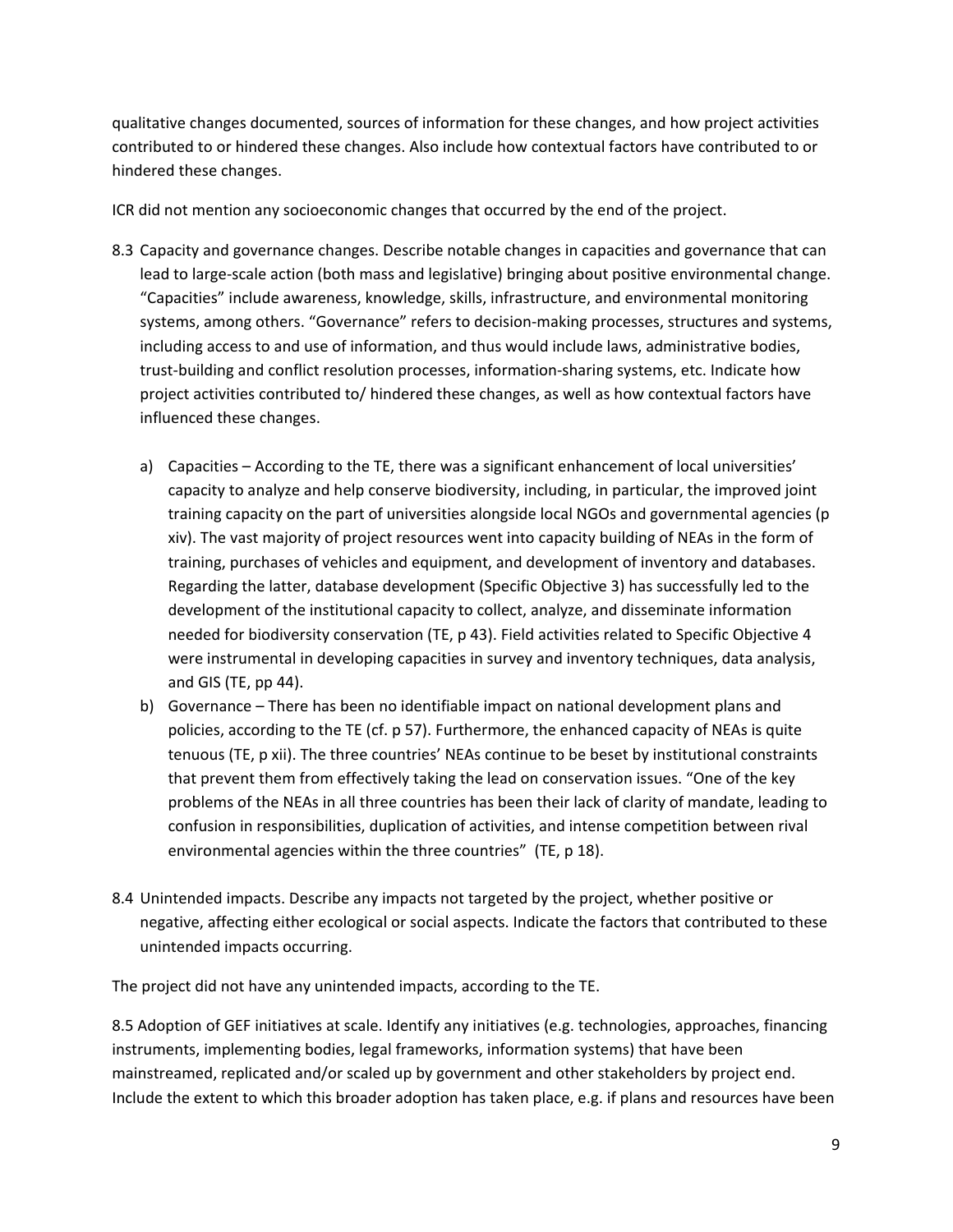established but no actual adoption has taken place, or if market change and large-scale environmental benefits have begun to occur. Indicate how project activities and other contextual factors contributed to these taking place. If broader adoption has not taken place as expected, indicate which factors (both project-related and contextual) have hindered this from happening.

Inter-ministerial sub-committees have been established in Kenya and Uganda; a proposal for the creation of a sub-committee on biodiversity was under review in Tanzania at time of TE writing. Thanks in large part to this, by project end, increased awareness and consideration of biodiversity concerns have made their way into various sectors and levels of government, as well as by local-level stakeholders.

### **9. Lessons and recommendations**

9.1 Briefly describe the key lessons, good practices, or approaches mentioned in the terminal evaluation report that could have application for other GEF projects.

- 1. Clarity of mandate and political clout within government institutions are needed to build effective government coordination; institutional capacity cannot be built when organization is politically weak, poorly funded, has insufficient staff, enjoys a low acceptance level, or has no enforcement capabilities
- 2. Lack of donor coordination results in serious problems, as witnessed in the support of NEAs, NEAPs, and other planning/strategy documents
- 3. One must take into account the ability of those with power/political clout and the ability of hierarchical and bureaucratic procedures to constrain the role of government agencies, like the NEAs.
- 4. Need to balance biological priorities with analysis and prioritization of the threats to biodiversity and their causes
- 5. Importance of collecting and analysis socio-economic data, as well as stakeholder participation, in order to develop effective strategies and solutions for conservation and management of biological resources; need to spatially define the exact pressures on biological resources, who are exerting them, and why they are exerting such pressures.
- 6. PD should lay out clear specifics regarding prerequisites and government commitments
- 7. Need to allocate enough staff / staff time for administrative and financial matters, such that experts can focus their attention on more technical issues
- 8. Need for greater donor coordination to ensure that donors, who otherwise would champion and help create their own, parallel environmental agencies, do not end up undermining the authority of the lead environmental agency
- 9. Importance of involvement in wide range of technical experts in design and implementation stages
- 10. Four years is too short a period to show significant results for a project promoting capacitybuilding, which is a far longer-term process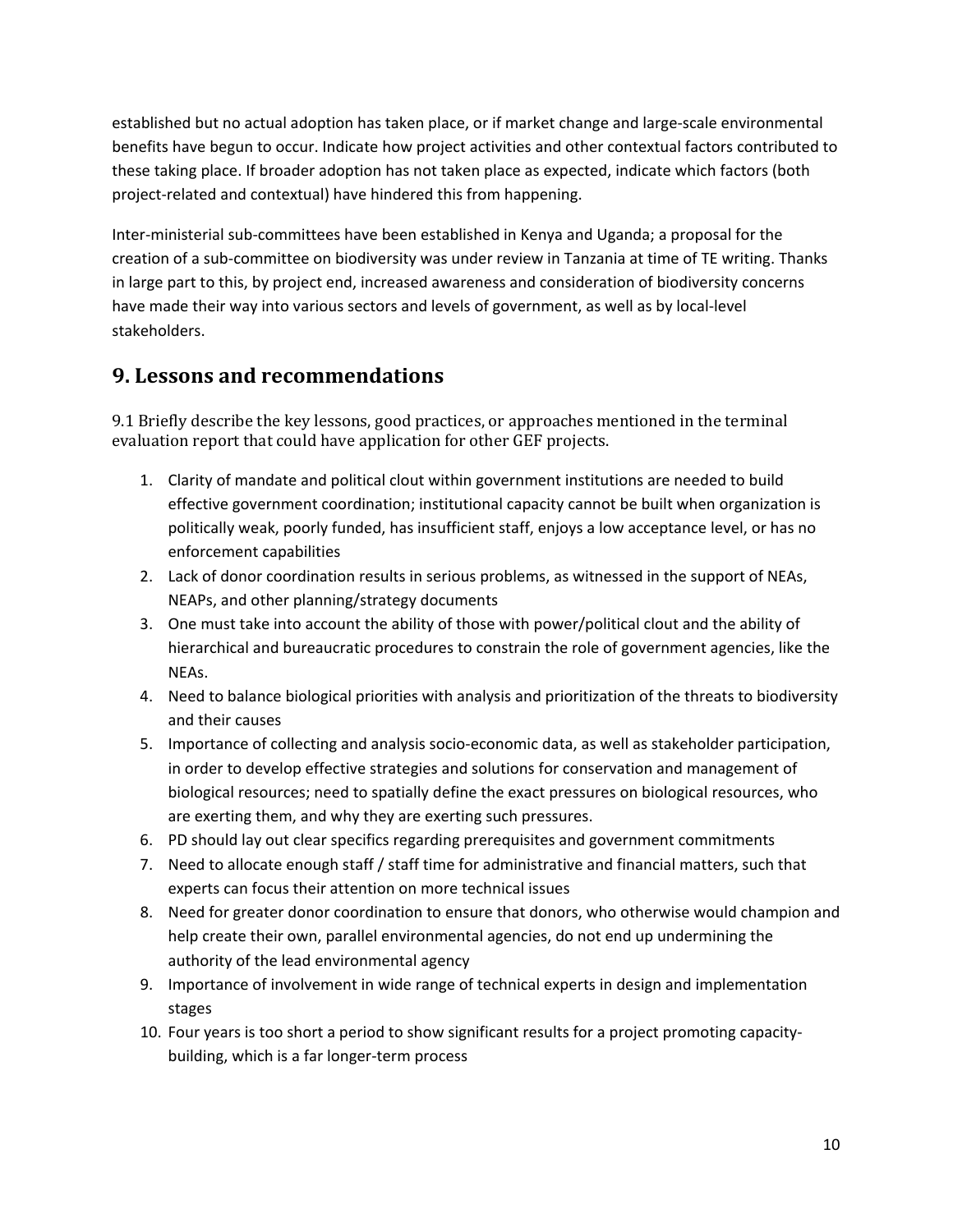- 11. Need for uncommitted resources and contingency funds, given inflexibility of GEF budget and fact that UNDP budget does not allow for contingencies to absorb shocks (such as currency appreciations, increase in professional and general staff costs, etc.)
- 12. Need for better understanding of biodiversity; much of the project was a learning process, understanding what biodiversity is and is not
- 13. UNEP is not set to handle procurement; the agency should not be relied upon for this function

9.2 Briefly describe the recommendations given in the terminal evaluation.

#### *Future Priority Areas for Intervention*

- 1. Future similar projects should consolidate and/or build upon this project's results and strengths: its capacity to collect and analyze data on biological resources; multi-sectoral, GIS-based database; human resources; cross-sectoral national and regional networks and linkages; biodiversity awareness; and newfound desire to apply these new skills to real field situations
- 2. Future projects should focus on recognized priority sites that have already been identified
- 3. Community-based participation should be a key element of field activities
- 4. Engage the political will of the government authorities in order to ensure the integration of biodiversity concerns into national planning and policies
- 5. Support for national wetlands policy development is needed for Tanzania and Kenya; for Uganda (and, later, for Tanzania and Kenya, as well), need for focus on policy implementation and fieldlevel wetlands conservation and management, with close involvement of local communities
- 6. Must justify continued use of public funds for the conservation of biodiversity; awareness has already been raised on economics of natural resources, but this needs to continue
- 7. Assistance needed to develop national capabilities to implement the Convention on International Trade of Endangered Species (CITES): training of customs officials and preparation of a manual on endangered/protected species for use by customs

#### *Institutional and Policy Development*

- 8. Governments must resolve issue of overlapping mandates of national institutions charged with coordinating biodiversity issues; such institutions need strong, legal foundations
- 9. Need for country-specific mix of interventions institutional capacity-building, field activities, institutional and policy reforms, an appropriate legal framework – for long-term biodiversity conservation to work; need for three countries to develop quickly national biodiversity conservation strategies

#### *Regionalism*

10. Future efforts should continue to build and strengthen regional linkages and collaboration between national institutions, but not create new, regional institutions; there are major advantages to a regional approach, particularly following the switch to field activities, given the fact that areas of concern cross international boundaries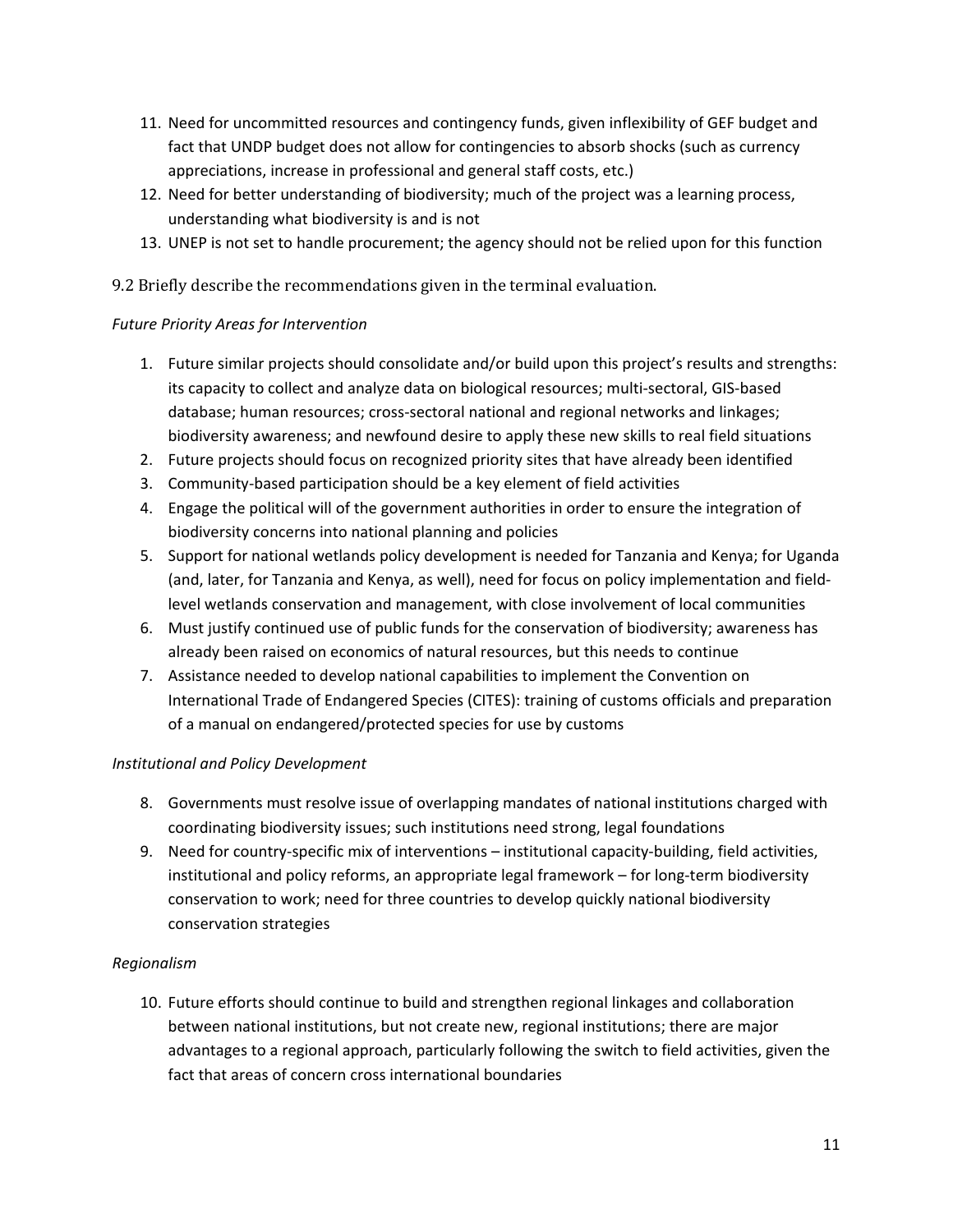11. Certain national institutions should be supported to develop into centers of excellence: e.g., National Museums of Kenya, Wildlife Clubs of Kenya, Wetlands Program in Uganda, Forestry Department at Tanzania's Sokoine University of Agriculture

#### *Training*

- 12. Training should be assessed systematically and be a function of national biodiversity conservation strategies, the institutions involved in their implementation, and the targeted roles and responsibilities of these institutions and their staff in relation to their present capacity
- 13. Countries would benefit from a greater diversity of location of external training fellows, in addition to a greater diversity of sources of international consultants

#### *Enhance Project Implementation*

- 14. Professionally facilitated, team-building workshops should be employed on future projects involving a multiplicity of outputs, components, and implementing agencies
- 15. Contractual Service Agreements (CSAs) were an innovative and effective mechanism for disbursement of resources and endowment of national institutions and NGOs with responsibility and accountability for providing services and producing specified project outputs; modalities for drawing up CSAs could be made more efficient

#### *Donor Coordination*

16. Greater donor collaboration is needed; must avoid wasting scarce human and financial resources by supporting or creating rival national institutions, which invariably serve to weaken the authority of the lead environmental institution